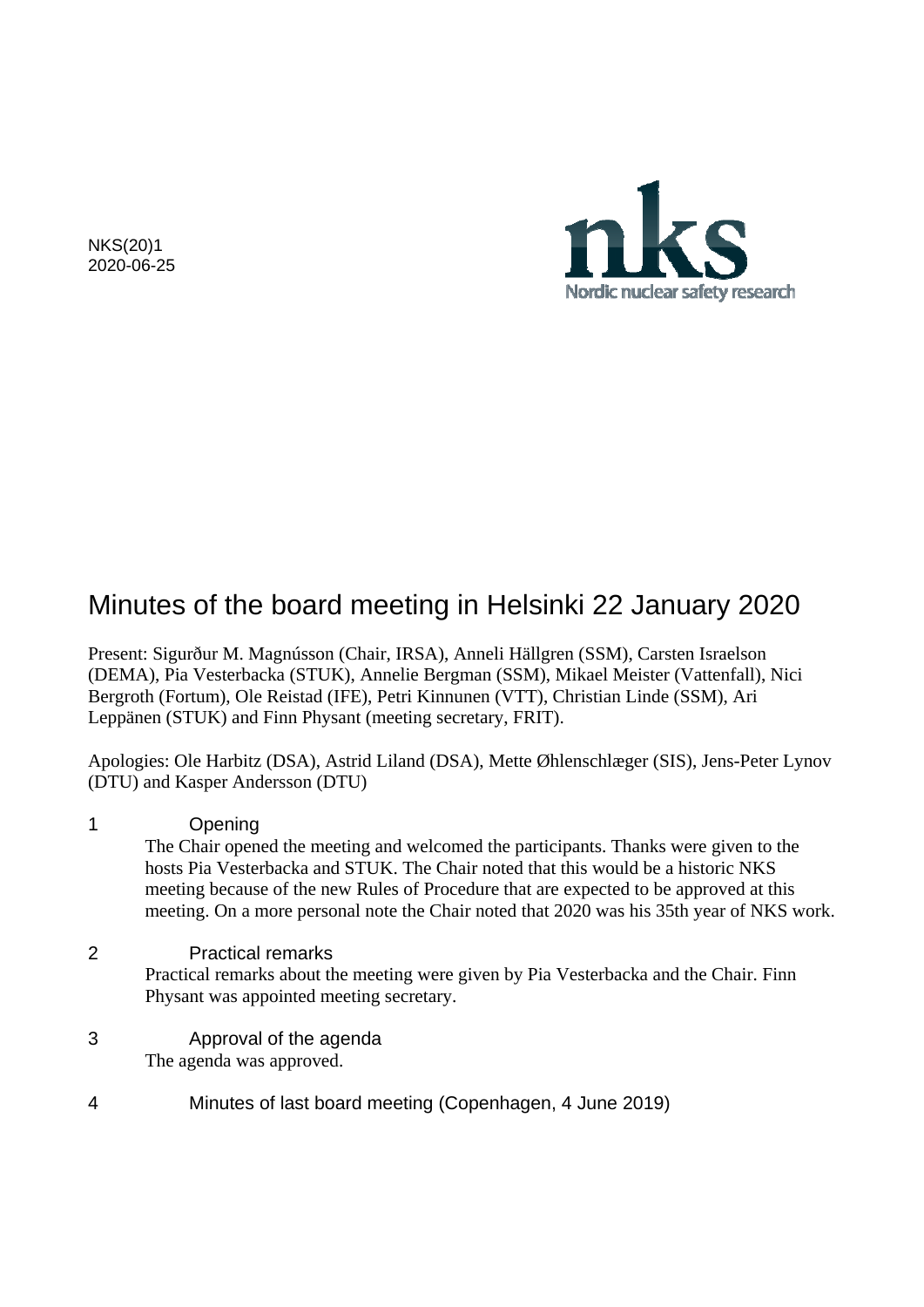The minutes were approved. Actions A to F noted in the appendix of the minutes of the last board meeting will be noted in parenthesis in these minutes when handled during this meeting. All actions had been carried out.

Annelie Bergman noted that the policy document (approved at the June 2019 board meeting didn't reflect that STUK acts as Finnish owner on behalf of the Ministry of Economic Affairs and Employment. The Chair and Finn Physant will make an adjustment in the document accordingly.

# 5 News since last board meeting

a. Report from the owners' group meeting

The Chair informed of the outcomes of the NKS owners meeting (21 January 2020):

- The owners feel that the Rules of Procedure can be approved at this board meeting and enter into force when approved.
- The owners decided that Sigurður M. Magnússon continues as Chair of NKS for one period of three years after his term as Chair comes to an end at the end of 2020. A new chair will take over at end of 2023.
- The owners decided to revise Appendix 7 of the Administrative Handbook primarily as regards the roles and responsibilities of the NKS Board and Chair. Anneli Hällgren and Sigurður M. Magnússon to lead.

Carsten Israelson asked that the minutes of the board meeting reflect that he had not expected a decision on the Chair at the owners meeting and that he preferred a shorter continuation than three years since there may well be other candidates.

Sigurður reminded that in the call for an owners meeting it had been stated that the focus of the meeting was NKS after 2020 and the chairmanship was an important part of NKS after 2020.

Sigurður reminded also that the process this time was consistent with how the chair issue has been addressed previously i.e. in January 2018 there was a decision that he would continue as chair for a period two years after the present term coming to an end at the end of 2018. In the Rules paper the period for chair is 3 years and that is what had been decided at the owners meeting.

# **Addendum 15 June 2020:**

Shortly after the January owners meeting it was agreed that a procedureal error had been made at the owners' meeting. Decisions regarding NKS Chair after 2020 and invitations of non-funding organizations to the Advisory Group (AG) made at the owners' meeting were cancelled as these were decisions for the "new" NKS board to take and not the "old" owners' group. These issues were addressed at a tele meeting of the new NKS board on 10 June where Sigurður was appointed NKS Chair for a period three years, 2021-2023, and the AG, based on nominations from owners and co-financiers, was appointed. Minutes from the 10 June NKS board meeting will be sent, for information, to members of the old NKS board and posted on the NKS web site.

b. News from board members' organisations

The members informed each other about relevant news.

c. Administrative news

Finn Physant informed the board that only last week the secretariat had received the good news about Danske Bank's approval and opening of NKS' new Danish business bank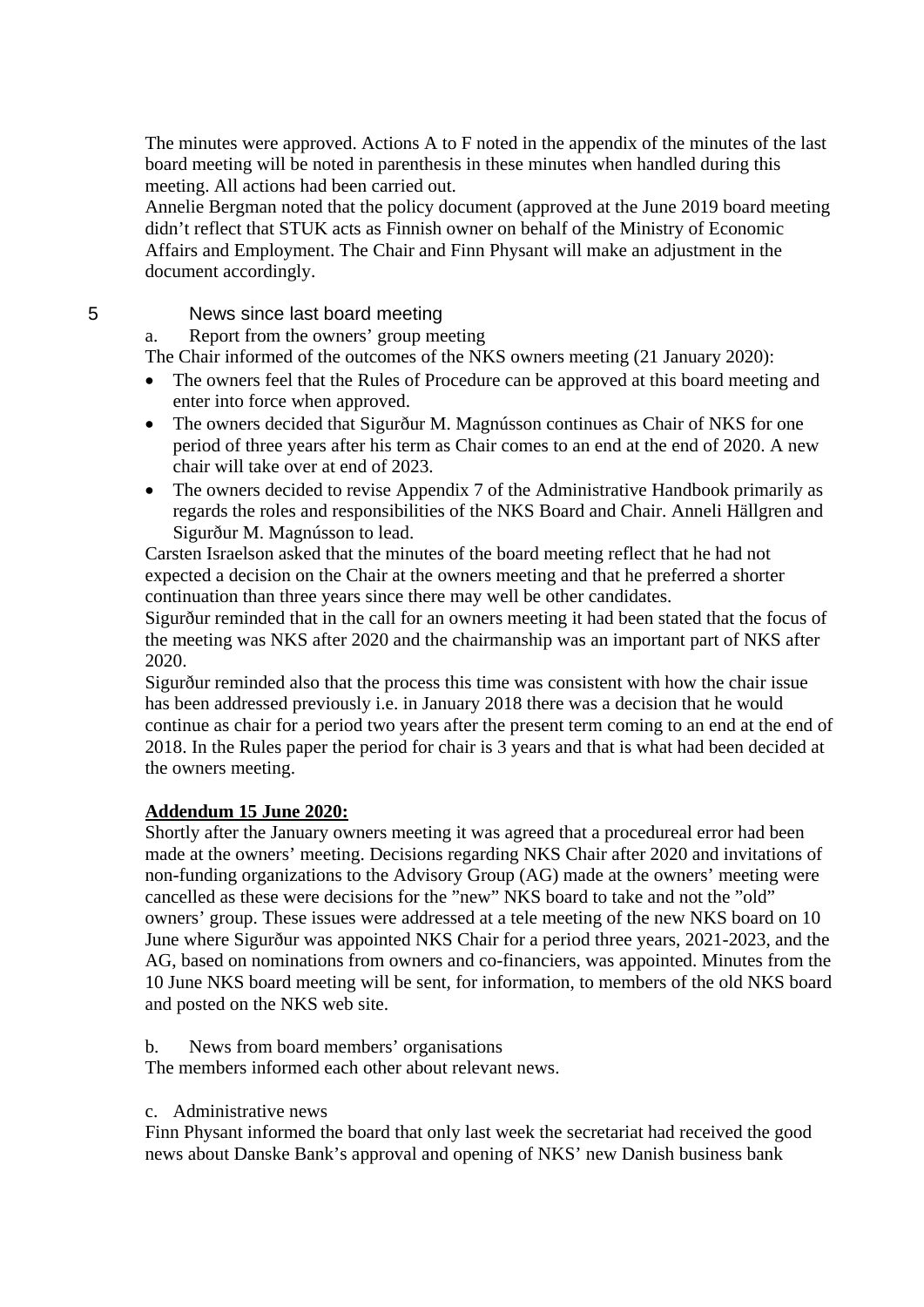account. Finn Physant thanked the board members for their assistance during the bank's ID process, which lasted almost two years.

The new policy document "This is NKS" was uploaded shortly after the June 2019 board meeting (Action A). The document will be adjusted according to the conclusion of meeting item 4 in these minutes.

The "Handbook for NKS applicants and activity leaders" in the July 2018 version is still valid and will be updated as needed.

The "NKS Administrative Handbook" has been updated in November 2019 and includes now the two new appendices 9, NKS privacy policy and 10, How NKS uses cookies.

"Appendix 7 – Areas of responsibility and duties" will be revised according to the owners' decision – see meeting item 5 a.

The NKS pamphlet has been updated with new logos of main financiers and co-financiers. The board took note of the administrative news.

### 6 NKS after 2020

After discussions about both the discussion paper and Rules of procedure document the board approved the Rules of Procedure document attached to these minutes in appendix D (Action B).

The Rules of Procedure document is a living document and will be reviewed and revised as needed at the 2021 NKS board meeting. Co-financing organizations will be invited to provide input to the review/revision.

The first meeting of the Advisory Group with the NKS board will take place in January 2021 in connection with the NKS board meeting.

In the joint meeting the PC´s will present status of ongoing projects and their recommendations for funding based on the evaluation, of the proposed projects, by the Advisory Group. Other topics on the agenda for the first joint meeting may include strategic issues, impact of and future needs of research, emerging technologies and competence building, possible changes in policy and rules of procedure documents, the research program for next year and the evaluation process, as well as other issues the participants wish to raise.

It was proposed, later in the board meeting, to consider having a seminar on the evaluation process in the afternoon the day before the joint meeting.

# **Addendum 15 June 2020:**

#### **From the minutes of the 10 June tele meeting of the new NKS board:**

The board decided to have a seminar on the evaluation process in the afternoon of the day before the joint meeting of the NKS board and the AG in Oslo in January 2021. Astrid, Carsten, the NKS Chair and the PC's plan the seminar. The group is to investigate the feasibility of arranging a webinar with the AG prior to the evaluation process, scheduled for 16 October – 16 November.

### 7 Financial status

Finn Physant presented the distributed material: Financial status report and financial programme specification, both dated 11 December 2019. At this date the reserve was estimated to approximately 575,000 DKK - in accordance with last year's budget decision of 17 January 2019. The Chair concluded that the financial status was as planned. – The board took note of the financial situation.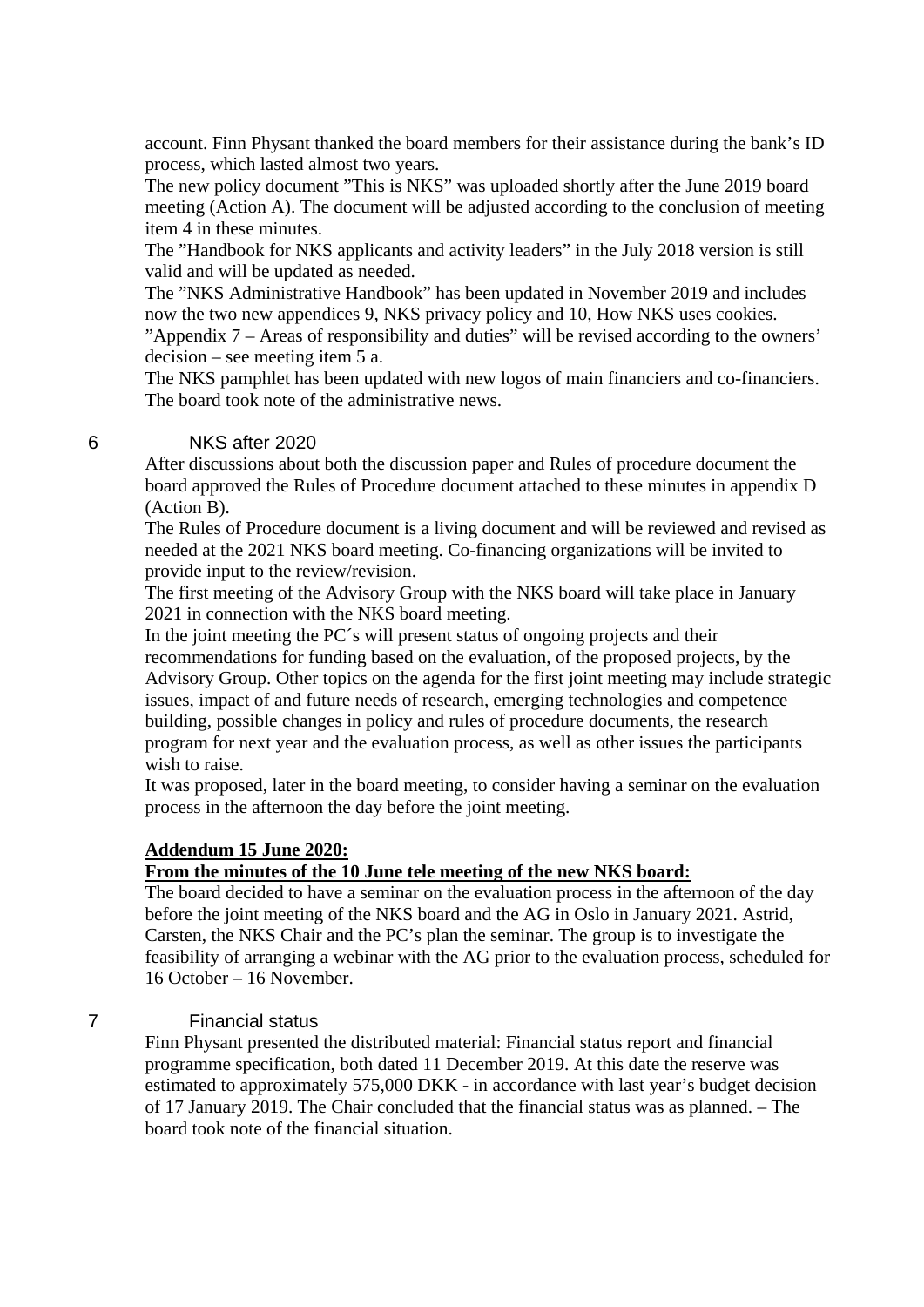# 8 Agreements

The following four agreements were prepared for the board's decision: -R-part programme manager 2020 with STUK -B-part programme manager 2019 with DTU Environment -Secretariat from 1 August 2020 to 31 July 2021 with FRIT and -Auditing of the accounts for 2019 with Dansk Revision. All these agreements were approved by the board.

# 9 R-part: status and new activities

Christian Linde made a presentation of the status of the ongoing R-part activities. Overall the work in NKS-R is progressing according to plan. Status for the activities from CfP 2019: Contracts signed for all 6 activities (incl. KTH for THEOS) and no major delays have been reported. All activities from 2017 and 2018 are completed. A project seminar will be carried out the day after this board meeting in the activity PROSAFE. Travel assistance has been granted to two young scientists.

As suggested by the board at the last June meeting, a revised R-contract had been developed by SSM Legal Department, Christian Linde and Anneli Hällgren (representing owners). KTH signed the contract for THEOS on 3 July (Action F). Christian Linde recommended to apply the revised template for new R-contracts in 2020. The board took note of this recommendation.

Ari Leppänen presented the evaluation results and funding recommendations for CfP 2020. NKS-R received 11 proposals this year (four continued and seven new proposals), with a total funding request of 6055 kDKK. Three funding alternatives were presented based on the evaluations with a total budget equal to 3061 kDKK. After some discussions, the board favoured one of these funding alternatives and agreed to fund the following six activities in 2020 (all amounts in kDKK):

| BREDA-RPV | 487 |
|-----------|-----|
| COCOS     | 584 |
| THEOS     | 584 |
| PROSAFE   | 487 |
| WPS-MAF   | 530 |
| POMMI     | 389 |

The total budget for these six activities is 3061 kDKK.

### 10 B-part: status and new activities

Due to apologies from Kasper Andersson the Chair made this presentation. The Chair presented a status report for ongoing activities. In an overall view the work in NKS-B is progressing well. Delayed activities (initiated before 2019): none (NORCO II approved in principle (not paid), but report will be extended shortly). Activities commencing in 2019: nearly all work reported to be on schedule – one delayed activity, NANOD, which is expected to be finally reported in a few months. 9 young scientists had been supported by travel grants. The cost was ca. 48,000 DKK and the scientists participated in the NKS R & B seminar, NSFS seminar, SETAC Helsinki, ERPW 2019 and an NMBU course. No NKS-B seminars were carried out in 2019 (none planned for).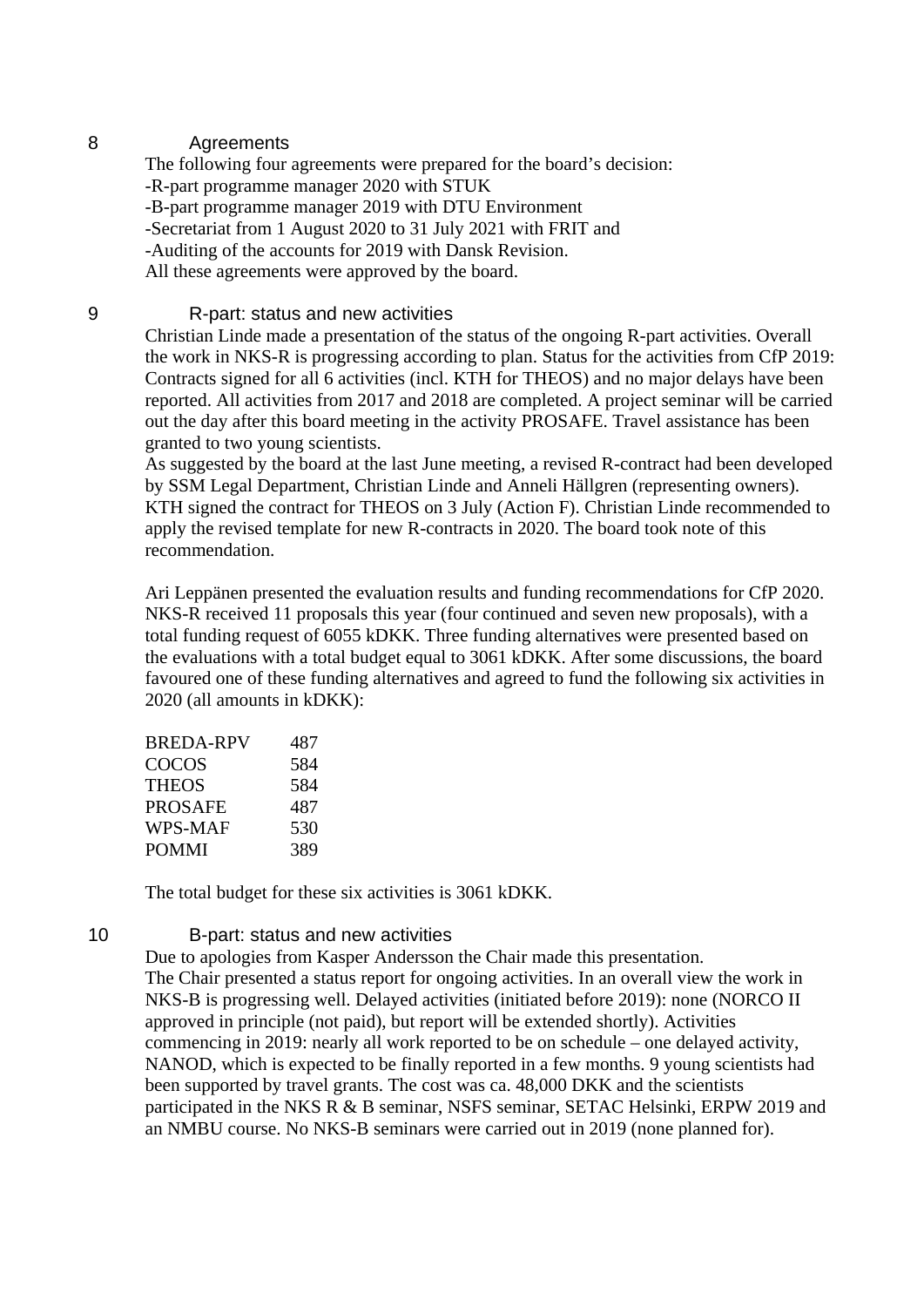The Chair presented the evaluation results and funding recommendation for CfP 2020 – a total of 12 (of these 3 are continued) proposals were received. The total amount requested was 4844 kDKK from a budget of 3150 kDKK. One funding recommendation and four alternatives were presented with total budgets of up to 3150 kDKK. After some discussions the board agreed to fund the recommendation including the following 8 activities in 2020 (all amounts in kDKK):

| <b>SHIELDMORC</b> | 421 |
|-------------------|-----|
| <b>GAMMARAY X</b> | 419 |
| SLIM              | 471 |
| RAD-MERDE         | 396 |
| <b>ECOFOOD</b>    | 491 |
| DTM-DECOM         | 424 |
| CRESCENT          | 321 |
| <b>NUCSEM</b>     | 207 |

The total budget for these 8 activities is 3150 kDKK.

### 11 Budget for 2020

Finn Physant presented the distributed budget proposal of 2 January 2020. - This proposal was approved by the board and it is attached to these minutes in appendix A.

# 12 NKS R and B seminar 2022

The Chair opened the meeting item by presenting the slide prepared by Kasper Andersson. Some initial ideas – such as the title – were discussed. A seminar planning committee has to be thought of and established during this year. The PC's will take the lead (Action D).

### **Addendum 15 June 2020:**

### **From the minutes of the 10 June tele meeting of the new NKS board:**

The seminar will take place in the week of 17 January 2022 at Finlandshuset, Stockholm. It was agreed that the PC's will lead the planning of program assisted by the NKS Secretariat and a virtual advisory group consisting of one member from each country bearing in mind balance between gender and program areas. The PC's will select members, in consultation with the NKS Chair from the pool of recent active NKS project participants. There will be no face to face meetings. Tele meetings and e-mails to be used as needed. The PC's are to establish the virtual advisory group ASAP and present a mature draft program at the January 2021 board meeting.

### 13 Information activities

Finn Physant informed the board about the website, newsletters etc. – Website visitor statistics were presented concluding that the level of use of the website has been quite normal during the last part of 2019. As a new part of this meeting item – as suggested by Mikael Meister – a list of the top 10 downloads of reports from the website 1 August to 31 December 2019 was presented. Top of the list is "The Sword of Damocles" (uploaded July 2019), part II of the Bo Lindell Books, with almost 1000 downloads, but on the rest of the list very old reports (more than 5 years old) show up. From the first experiences download counts are obtained as one count per IP address per day. The new statistics were discussed and will be provided again (Action E).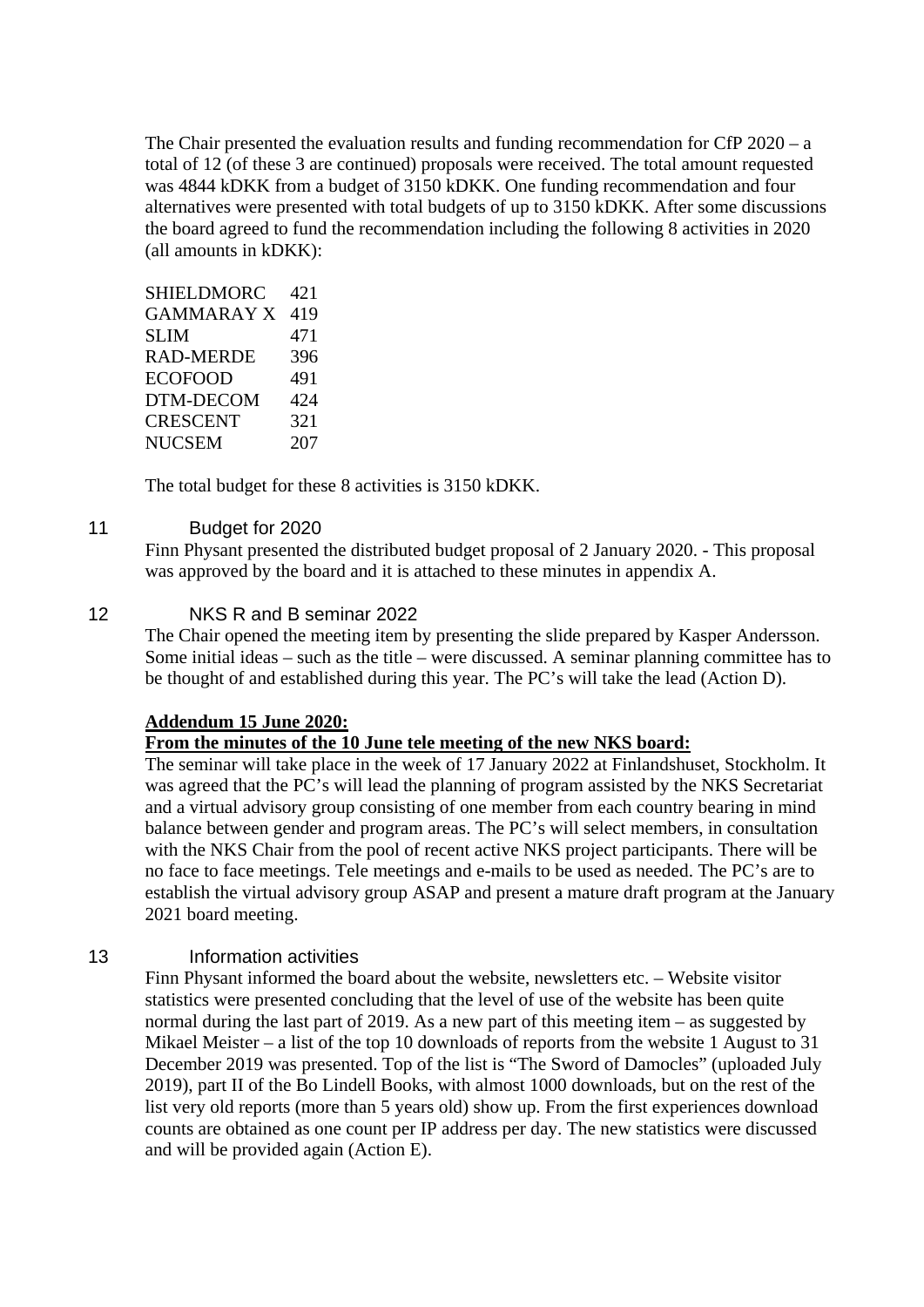Since the last board meeting 3 NewsFlashes have been distributed. The first of June 7 included the summary report of the June board meeting. The second of September 2 announced the CfP 2020 and the third of September 26 was a reminder of the CfP 2020. Besides this a NewsLetter was distributed 15 January including an overview of the CfP 2020 proposals and young scientist travel assistance.

There is a list of more than 540 e-mail addresses, to which NKS electronic letters are distributed. NKS now has 64 LinkedIn followers.

### 14 Other issues

Finn Physant presented NKS financial info 2009-19 as requested by Nici Bergroth at the June 2019 board meeting. The contributions received / incomes over the years from both owners and co-financiers were presented. The development of the involved currency exchange rates over the period was presented. A conclusion was: besides the size of the grants another main factor determining the year's incomes is – the exchange rates. Nici Bergroth asked for more detailed information about the contributions from the individual financiers. An initial document showing this was presented and is attached to these minutes in appendix B. The document has also been uploaded to the meeting material website for this meeting as: "14a – Financial info / Contributions 2009-2019 – detailed" (Action C).

# 15 Next meeting

Next meeting will be held in Oslo in January 2021.

# 16 End of meeting

Thanks for a good meeting were expressed by the Chair, who thanked all the members now leaving the NKS board for their many important contributions and good co-operation through the years.

The Chair also thanked Pia Vesterbacka and STUK for all the meeting arrangements. Special thanks were given to Christian Linde for all his work, enthusiasm and cooperation as the NKS-R Manager over the last 3 years with the best wishes of good luck for the future.

Sigurður M. Magnússon Chairman

Finn Physant Meeting secretary

Appendices: A: Budget decision for 2020 dated 22 January 2020 B: NKS Contributions 2009-2019, 22 January 2020

C: Actions from the board meeting

D: "Rules of procedure for NKS" – approved 22 January 2020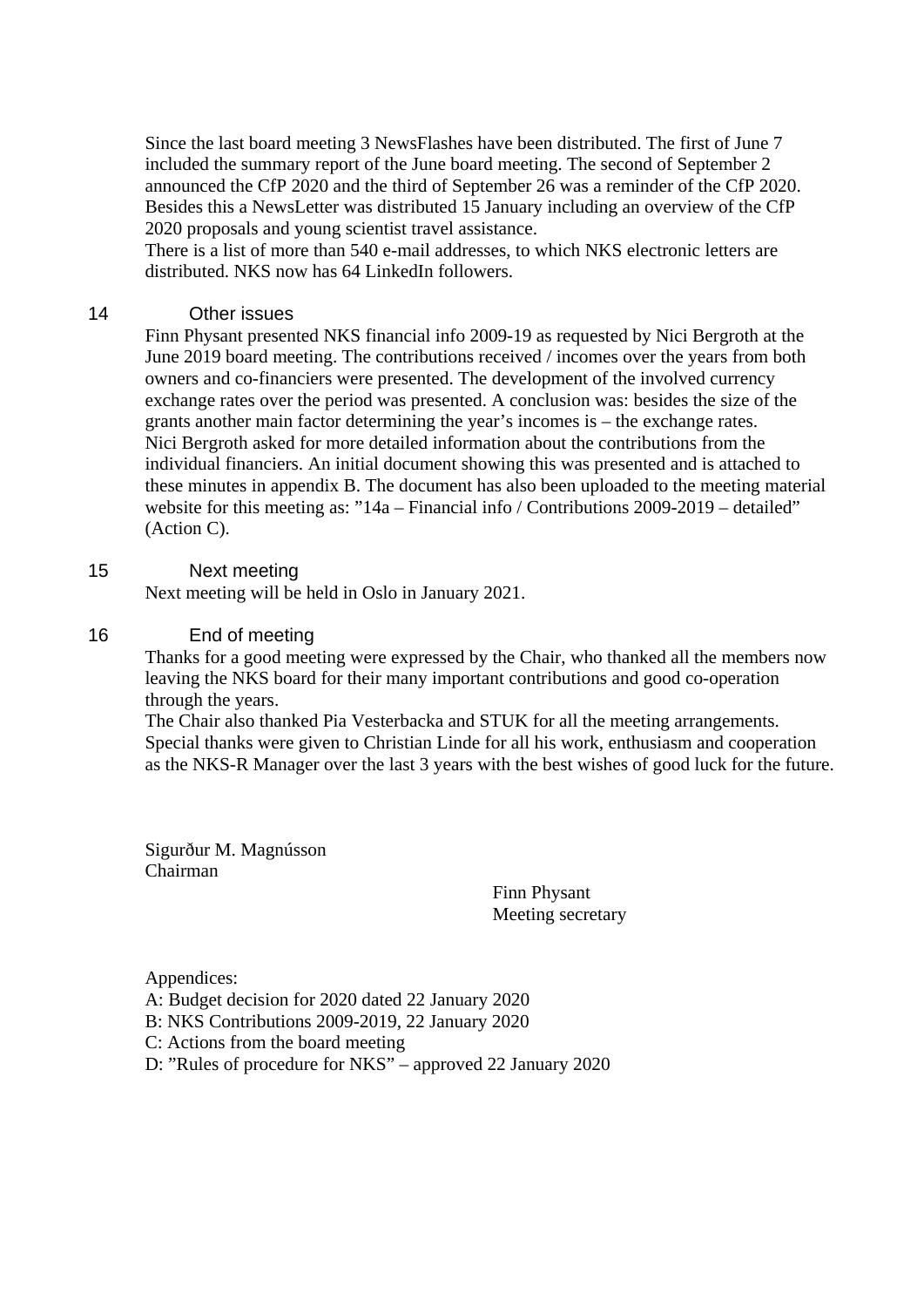# *Appendix A - NKS budget for 2020 - decision 22 January 2020*

| <b>Budgets</b>                            | Budget for 2020 | <b>Budget for</b><br>2020 | <b>Budget for</b><br>2019 |  |
|-------------------------------------------|-----------------|---------------------------|---------------------------|--|
|                                           | <b>EUR</b>      | <b>DKK</b>                | <b>DKK</b>                |  |
| <b>R-part</b>                             |                 |                           |                           |  |
| Activities                                | 409.655         | 3.060.000                 | 3.162.000                 |  |
| Fee PC                                    | 61.582          | 460.000                   | 460.000                   |  |
| <b>Travels PC</b>                         | 4.016           | 30.000                    | 50.000                    |  |
| Coordination/Young scientists' travel     | 4.016           | 30.000                    | 50.000                    |  |
| <b>R</b> total                            | 479.270         | 3.580.000                 | 3.722.000                 |  |
| <b>B-part</b>                             |                 |                           |                           |  |
| Activities                                | 421.704         | 3.150.000                 | 3.240.000                 |  |
| Fee PC                                    | 61.582          | 460.000                   | 460.000                   |  |
| <b>Travels PC</b>                         | 4.016           | 30.000                    | 50.000                    |  |
| Coordination/Young scientists' travel     | 4.016           | 30.000                    | 50.000                    |  |
| <b>B</b> total                            | 491.318         | 3.670.000                 | 3.800.000                 |  |
| Seminar 2019                              |                 |                           |                           |  |
| Seminar 2019                              | 0               | 0                         | 50.000                    |  |
| Seminar 2019 total                        | $\bf{0}$        | $\bf{0}$                  | 50.000                    |  |
| <b>Common</b>                             |                 |                           |                           |  |
| Common various according to specification | 25.436          | 190.000                   | 200.000                   |  |
| NSFS meeting/support and ERPW support     | 0               | 0                         | 89.608                    |  |
| <b>Common total</b>                       | 25.436          | 190.000                   | 289.608                   |  |
| <b>Others</b>                             |                 |                           |                           |  |
| Fee Secretariat                           | 85.862          | 641.363                   | 654.500                   |  |
| Fee Chairman incl. travels                | 57.566          | 430.000                   | 430.000                   |  |
| <b>Travels Secretariat</b>                | 2.008           | 15.000                    | 15.000                    |  |
| <b>Others total</b>                       | 145.436         | 1.086.363                 | 1.099.500                 |  |
| <b>TOTAL</b>                              | 1.141.460       | 8.526.363                 | 8.961.108                 |  |
| Expected incomes according to app. 1      | 1.076.807       | 8.043.425                 | 8.009.996                 |  |
| <b>Surplus</b>                            | $-64.653$       | $-482.938$                | $-951.112$                |  |

| Total reserve end of January 2020: ca. EUR:                   | 82.920,89    |
|---------------------------------------------------------------|--------------|
| Total reserve end of January 2020: ca. DKK:                   | 619.394,18   |
| Old reservations from before 2017, not claimed,<br>amount to: | 368.694,00   |
|                                                               |              |
| <b>NKS-B(18)3-STUK</b>                                        | 5.295,00     |
| NKS-B(18)1-STUK                                               | 23.173,00    |
| Not claimed (according to info from STUK):<br>NKS-B(17)1-STUK | 19.633,00    |
| 2019-2020 ca.:                                                | $-10.000,00$ |
| Gain/Loss due to the development in exchange rates            |              |
| amount to ca.:                                                | 120.000,00   |
| Funding reserved for use in 2019, but not used, will          |              |
| Present reserve and surplus/deficit                           | 92.599,17    |
| Proposed budget for 2020                                      | -482.937,83  |
|                                                               |              |
| report of 11 December 2019 is:                                | 575.537,00   |
| for the board, which according to the financial status        |              |
| Any deficits to be covered by the reserve available           |              |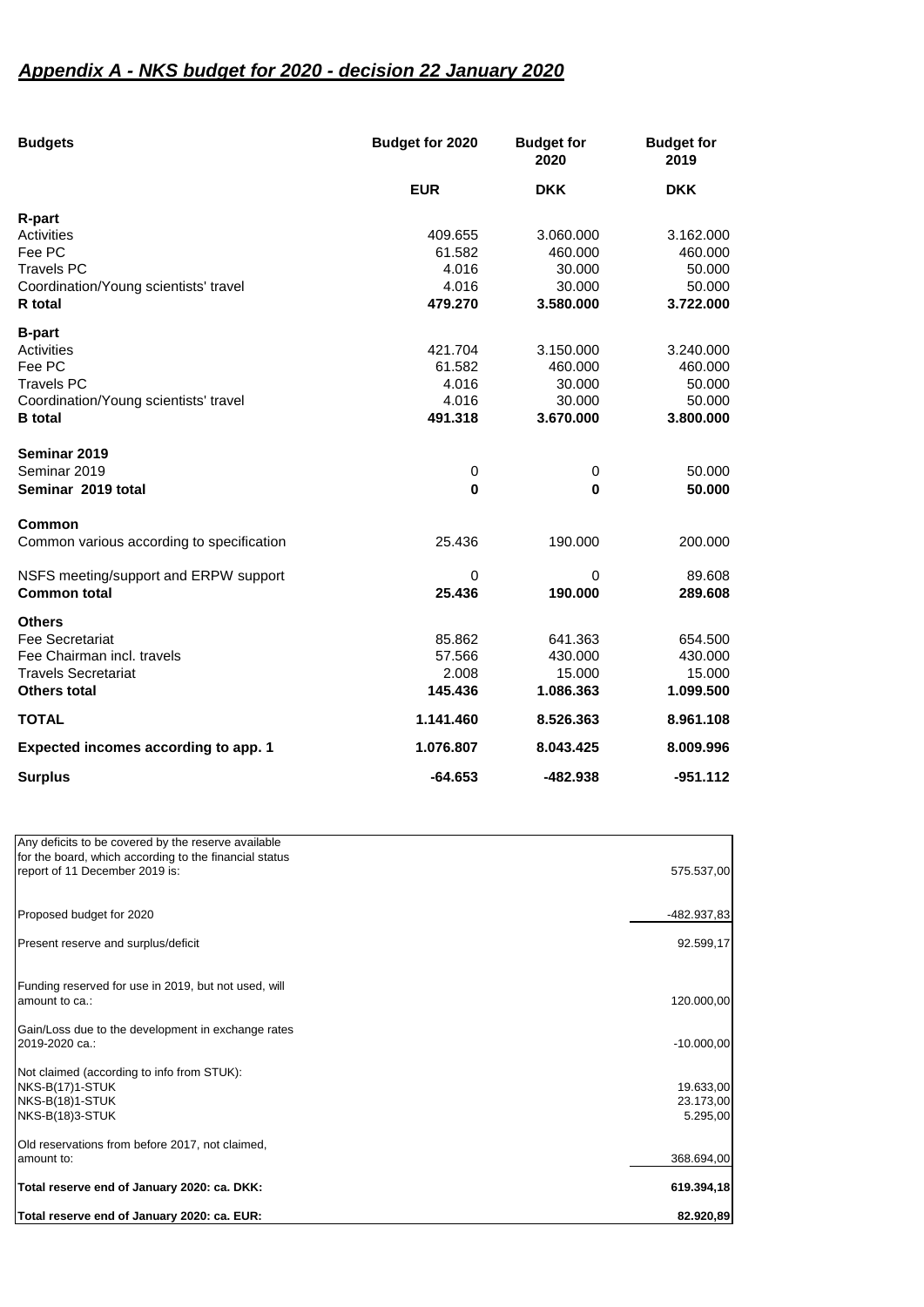#### **Specification of "Common" for 2020**

|                         | 2020       | 2020       | 2019<br><b>DKK</b> |  |
|-------------------------|------------|------------|--------------------|--|
|                         | <b>EUR</b> | <b>DKK</b> |                    |  |
| Common                  |            |            |                    |  |
| Reports, materials etc. | 1.673      | 12.500     | 13.750             |  |
| Postage, fees           | 2.677      | 20,000     | 10.000             |  |
| Equipment               | 1.339      | 10.000     | 15.000             |  |
| Internet                | 9.371      | 70.000     | 70.000             |  |
| Auditing, consulting    | 7.028      | 52,500     | 61.250             |  |
| Information material    | 1.339      | 10.000     | 15.000             |  |
| Various expenses        | 2.008      | 15.000     | 15.000             |  |
| <b>Common total</b>     | 25.436     | 190.000    | 200,000            |  |

# *Appendix 1 for budget draft for 2020*

#### **Pledge for funding in 2020 - Incomes**

|                                                     | <b>Proposal for</b><br>2020 | <b>Proposal for</b><br>2020 | <b>Actual for</b><br>2019 |  |
|-----------------------------------------------------|-----------------------------|-----------------------------|---------------------------|--|
|                                                     | <b>EUR</b>                  | <b>DKK</b>                  | <b>DKK</b>                |  |
| <b>SSM</b>                                          | 435.831                     | 3.255.525                   | 3.306.030                 |  |
| <b>TEM</b>                                          | 360.000                     | 2.689.092                   | 2.613.555                 |  |
| <b>BRS</b>                                          | 50.203                      | 375.000                     | 375.000                   |  |
| <b>GR</b>                                           | 24,000                      | 179.273                     | 179.215                   |  |
| <b>DSA</b>                                          | 81.256                      | 606.960                     | 598.960                   |  |
| <b>Total EUR / DKK</b>                              | 951.290                     | 7.105.850                   | 7.072.760                 |  |
| <b>SSM contribution SEK</b>                         | 4.550.000                   |                             |                           |  |
| <b>DSA contribution NOK</b>                         | 800.000                     |                             |                           |  |
| <b>BRS</b> contribution DKK                         | 375.000                     |                             |                           |  |
|                                                     | <b>EUR</b>                  | <b>DKK</b>                  | <b>DKK</b>                |  |
| Fortum                                              | 27.000                      | 201.682                     | 201.617                   |  |
| <b>TVO</b>                                          | 27.000                      | 201.682                     | 201.617                   |  |
| Fennovoima                                          | 10.750                      | 80.299                      | 80.273                    |  |
| <b>IFE</b>                                          | 12.188                      | 91.044                      | 89.844                    |  |
| Forsmark                                            | 13.000                      | 97.106                      | 97.075                    |  |
| Ringhals                                            | 13.000                      | 97.106                      | 97.075                    |  |
| <b>OKG</b>                                          | 13.000                      | 97.106                      | 97.075                    |  |
| <b>SKB</b>                                          | 9.579                       | 71.550                      | 72.660                    |  |
| <b>Total EUR / DKK</b>                              | 125.517                     | 937.575                     | 937.236                   |  |
| <b>Complete EUR / DKK</b>                           | 1.076.807                   | 8.043.425                   | 8.009.996                 |  |
| IFE contribution NOK<br><b>SKB contribution SEK</b> | 120000<br>100000            |                             |                           |  |

#### *Exchange rates 2019/20:*

| <b>NKS 2020:</b> |          |
|------------------|----------|
| <b>DKK</b>       | 100,0000 |
| <b>EUR</b>       | 7,4697   |
| <b>NOK</b>       | 0,7587   |
| <b>SEK</b>       | 0.7155   |
| <b>NKS 2019:</b> |          |
| <b>SEK 2019</b>  | 0,7266   |
| <b>EUR 2019</b>  | 7,4673   |
| <b>NOK 2019</b>  | 0.7487   |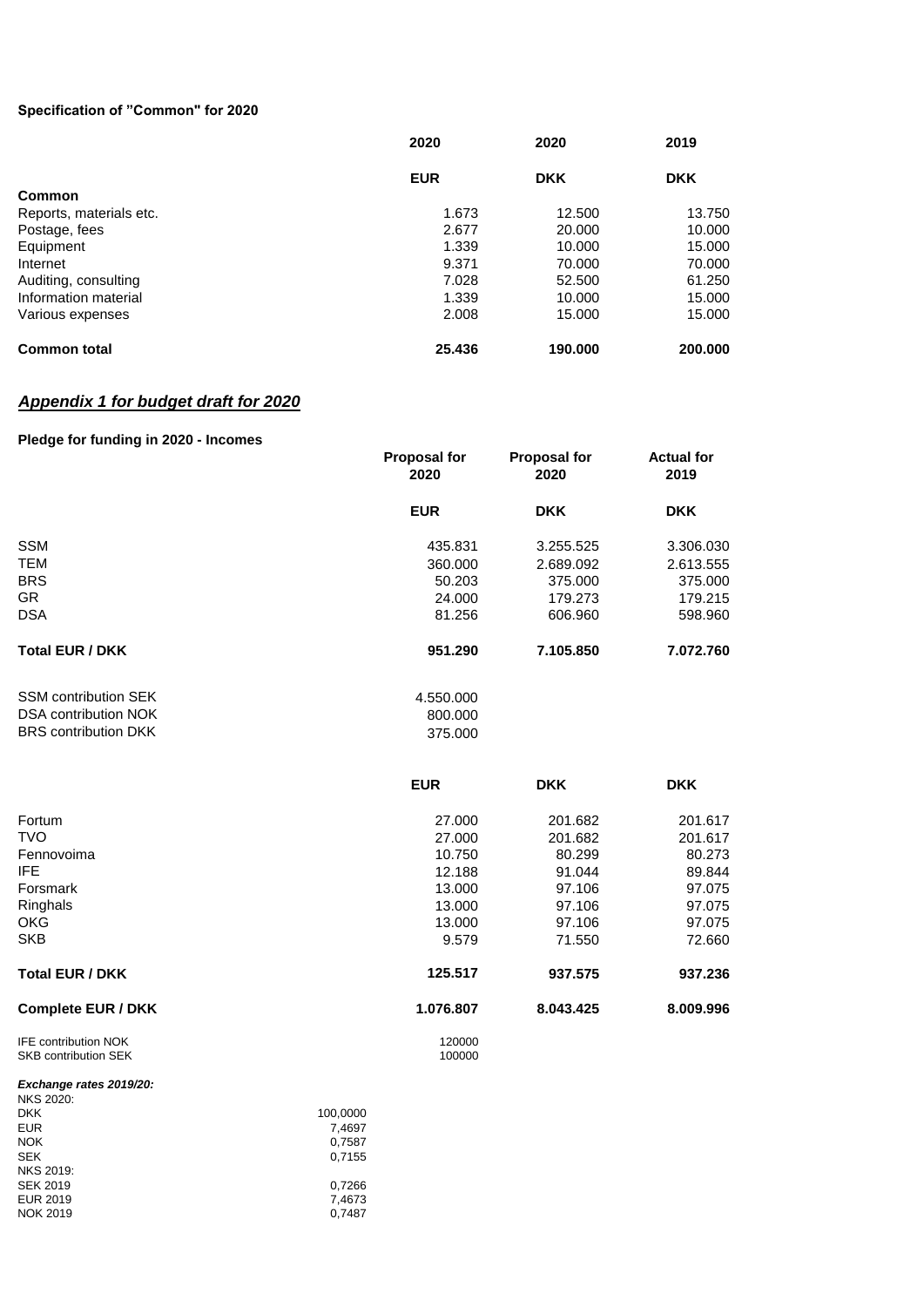| Appendix B                   |                    |                     |                     |                                                                                                               |                      |                 |                                         |                 |                |                               |                         |
|------------------------------|--------------------|---------------------|---------------------|---------------------------------------------------------------------------------------------------------------|----------------------|-----------------|-----------------------------------------|-----------------|----------------|-------------------------------|-------------------------|
|                              |                    |                     |                     | <b>Contributions 2009-19</b>                                                                                  |                      |                 |                                         |                 |                |                               |                         |
|                              |                    |                     |                     |                                                                                                               |                      |                 |                                         |                 |                |                               |                         |
|                              |                    |                     |                     |                                                                                                               |                      |                 |                                         |                 |                |                               |                         |
|                              |                    |                     |                     |                                                                                                               |                      |                 |                                         |                 |                |                               |                         |
| Year/                        |                    |                     |                     |                                                                                                               |                      |                 |                                         |                 |                |                               |                         |
| Financier                    | 2009<br><b>EUR</b> | 2010                | 2011                | 2012                                                                                                          | 2013                 | 2014            | 2015                                    | 2016            | 2017           | 2018                          | 2019                    |
|                              | 52000+             |                     |                     |                                                                                                               |                      |                 |                                         |                 |                |                               |                         |
|                              | <b>DKK</b>         |                     |                     |                                                                                                               |                      |                 |                                         |                 | <b>DKK</b>     | <b>DKK</b>                    | <b>DKK</b>              |
| <b>DEMA</b>                  | 200000             |                     | EUR 53560 EUR 53560 | <b>EUR 55200</b>                                                                                              |                      |                 | EUR 57400 EUR 57400 EUR 57400 EUR 57400 |                 | 375000         | 375000                        | 375000                  |
|                              | <b>EUR</b>         | <b>EUR</b>          | <b>EUR</b>          | <b>EUR</b>                                                                                                    | <b>EUR</b>           | <b>EUR</b>      | <b>EUR</b>                              | <b>EUR</b>      | <b>EUR</b>     | <b>EUR</b>                    | <b>EUR</b>              |
| <b>MEAE</b>                  | 320000             | 320000              | 330000              | 330000                                                                                                        | 340000               | 340000          | 340000                                  | 340000          | 350000         | 350000                        | 350000                  |
| <b>IRSA</b>                  |                    | EUR 22500 EUR 23175 | <b>EUR 23175</b>    | <b>EUR 24000</b>                                                                                              | <b>EUR 24000</b>     |                 | EUR 24000 EUR 24000 EUR 24000 EUR 24000 |                 |                | EUR 24000 EUR 24000           |                         |
|                              | <b>NOK</b>         | <b>NOK</b>          | <b>NOK</b>          | <b>NOK</b>                                                                                                    | <b>NOK</b>           | <b>NOK</b>      | <b>NOK</b>                              | <b>NOK</b>      | <b>NOK</b>     | <b>NOK</b>                    | <b>NOK</b>              |
| <b>DSA</b>                   | 1200000            | 1236000             | 1250000             | 1250000                                                                                                       | 1250000              | 1275000         | 1275000                                 | 1275000         | 800000         | 800000                        | 800000                  |
|                              | <b>SEK</b>         | <b>SEK</b>          | <b>SEK</b>          | <b>SEK</b>                                                                                                    | <b>SEK</b>           | <b>SEK</b>      | <b>SEK</b>                              | <b>SEK</b>      | <b>SEK</b>     | <b>SEK</b>                    | <b>SEK</b>              |
| <b>SSM</b>                   | 4550000            | 4550000             | 4710000             | 4550000                                                                                                       | 4550000 <sup>S</sup> | 4550000         | 4550000                                 | 4550000         | 4550000        | 4550000                       | 4550000                 |
| Fortum                       |                    |                     |                     | EUR 20800 EUR 21500 EUR 21840 EUR 22500 EUR 23500 EUR 24500 EUR 25250 EUR 26250 EUR 26250 EUR 27000 EUR 27000 |                      |                 |                                         |                 |                |                               |                         |
| <b>TVO</b>                   |                    |                     |                     | EUR 20800 EUR 21500 EUR 21840 EUR 22500 EUR 23500 EUR 24500 EUR 25250 EUR 26250 EUR 26250 EUR 27000 EUR 27000 |                      |                 |                                         |                 |                |                               |                         |
| Fennovoima EUR 5200 EUR 5400 |                    |                     | <b>EUR 7000</b>     | <b>EUR 7000</b>                                                                                               | <b>EUR 7000</b>      | <b>EUR 7500</b> | <b>EUR 7750</b>                         | <b>EUR 9000</b> |                | EUR 10000 EUR 10750 EUR 10750 |                         |
|                              |                    |                     |                     |                                                                                                               |                      |                 |                                         |                 | <b>NOK</b>     | <b>NOK</b>                    | <b>NOK</b>              |
| <b>IFE</b>                   |                    |                     |                     | EUR 10400 EUR 10750 EUR 10750 EUR 11000 EUR 11500 EUR 11500 EUR 12000 EUR 12360 110000                        |                      |                 |                                         |                 |                | 110000                        | 120000                  |
| Forsmark                     |                    |                     |                     | EUR 10400 EUR 10750 EUR 11280 EUR 12400 EUR 12770 EUR 12770 EUR 13150 EUR 13150 EUR 13150 EUR 13000 EUR 13000 |                      |                 |                                         |                 |                |                               |                         |
| Ringhals                     |                    |                     |                     | EUR 10400 EUR 10750 EUR 10750 EUR 11825 EUR 12000 EUR 12000 EUR 12000 EUR 12000 EUR 12000 EUR 12500 EUR 13000 |                      |                 |                                         |                 |                |                               |                         |
| <b>OKG</b>                   |                    |                     |                     | EUR 10400 EUR 10750 EUR 11280 EUR 11280 EUR 11620 EUR 12085 EUR 12450 EUR 13070 EUR 13070 EUR 13000 EUR 13000 |                      |                 |                                         |                 |                |                               |                         |
| <b>SKB</b>                   | $\Omega$           | 0                   | $\overline{0}$      | 0                                                                                                             | 0                    | 0               | 0                                       | $\overline{0}$  |                |                               | 0 SEK 100000 SEK 100000 |
| <b>KSU</b>                   |                    |                     |                     | EUR 10400 EUR 10750 EUR 10750 EUR 11825 EUR 12180                                                             |                      | $\Omega$        | $\overline{0}$                          | $\overline{0}$  | 0              | 0                             | 0                       |
|                              |                    |                     |                     |                                                                                                               |                      |                 | <b>DKK</b>                              |                 |                |                               |                         |
| <b>NCM</b>                   | $\mathbf 0$        | 0                   | $\overline{0}$      | $\overline{0}$                                                                                                | $\overline{0}$       |                 | 0 100000                                | $\overline{0}$  | $\overline{0}$ | 0                             | $\overline{0}$          |

NKS Board Meeting, STUK Helsinki 22 January 2020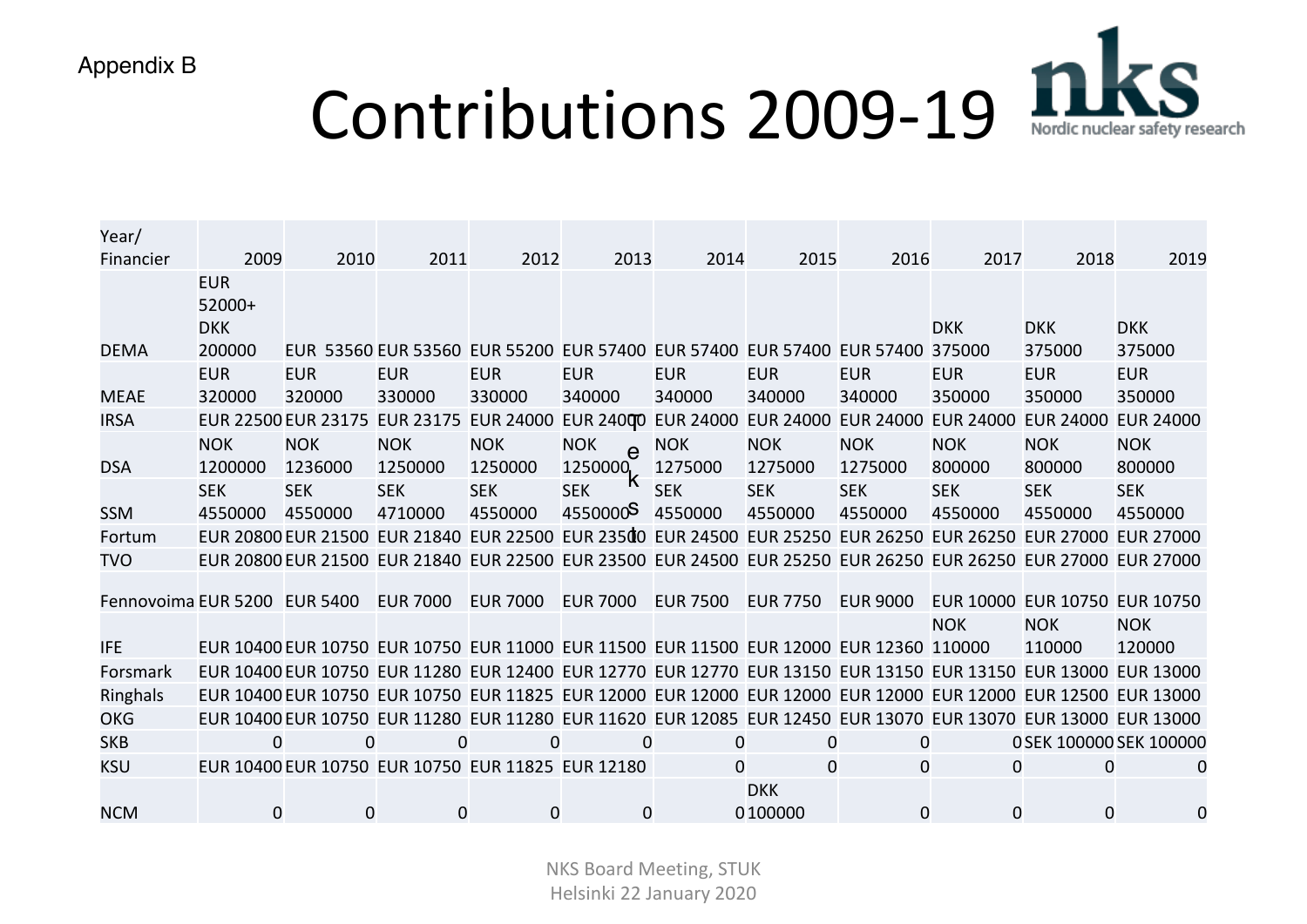# **Appendix C**

Actions from the board meeting (if nothing else is mentioned the actions will be carried out by the coordination group)

Action A - ref. item 4: Annelie Bergman noted that the policy document (approved at the June 2019 board meeting didn't reflect that STUK acts as Finnish owner on behalf of the Ministry of Economic Affairs and Employment. The Chair and Finn Physant will make an adjustment in the document accordingly.

Action B – ref. item 5: The owners decided to revise Appendix 7 of the Administrative Handbook primarily as regards the roles and responsibilities of the NKS Board and Chair. Anneli Hällgren and Sigurður M. Magnússon to lead. Action  $C$  – ref. item 6:

### **Addendum 15 June 2020:**

### **From the minutes of the 10 June tele meeting of the new NKS board:**

The board decided to have a seminar on the evaluation process in the afternoon of the day before the joint meeting of the NKS board and the AG in Oslo in January 2021. Astrid, Carsten, the NKS Chair and the PC's plan the seminar. The group is to investigate the feasibility of arranging a webinar with the AG prior to the evaluation process, scheduled for 16 October – 16 November

Action  $D$  – ref. item 12: The Chair opened the meeting item by presenting the slide prepared by Kasper Andersson. Some initial ideas – such as the title – were discussed. A seminar planning committee has to be thought of and established during this year. The PC's will take the lead.

# **Addendum 15 June 2020:**

#### **From the minutes of the 10 June tele meeting of the new NKS board:**

The seminar will take place in the week of 17 January 2022 at Finlandshuset, Stockholm. It was agreed that the PC's will lead the planning of program assisted by the NKS Secretariat and a virtual advisory group consisting of one member from each country bearing in mind balance between gender and program areas. The PC's will select members, in consultation with the NKS Chair from the pool of recent active NKS project participants. There will be no face to face meetings. Tele meetings and emails to be used as needed. The PC's are to establish the virtual advisory group ASAP and present a mature draft program at the January 2021 board meeting.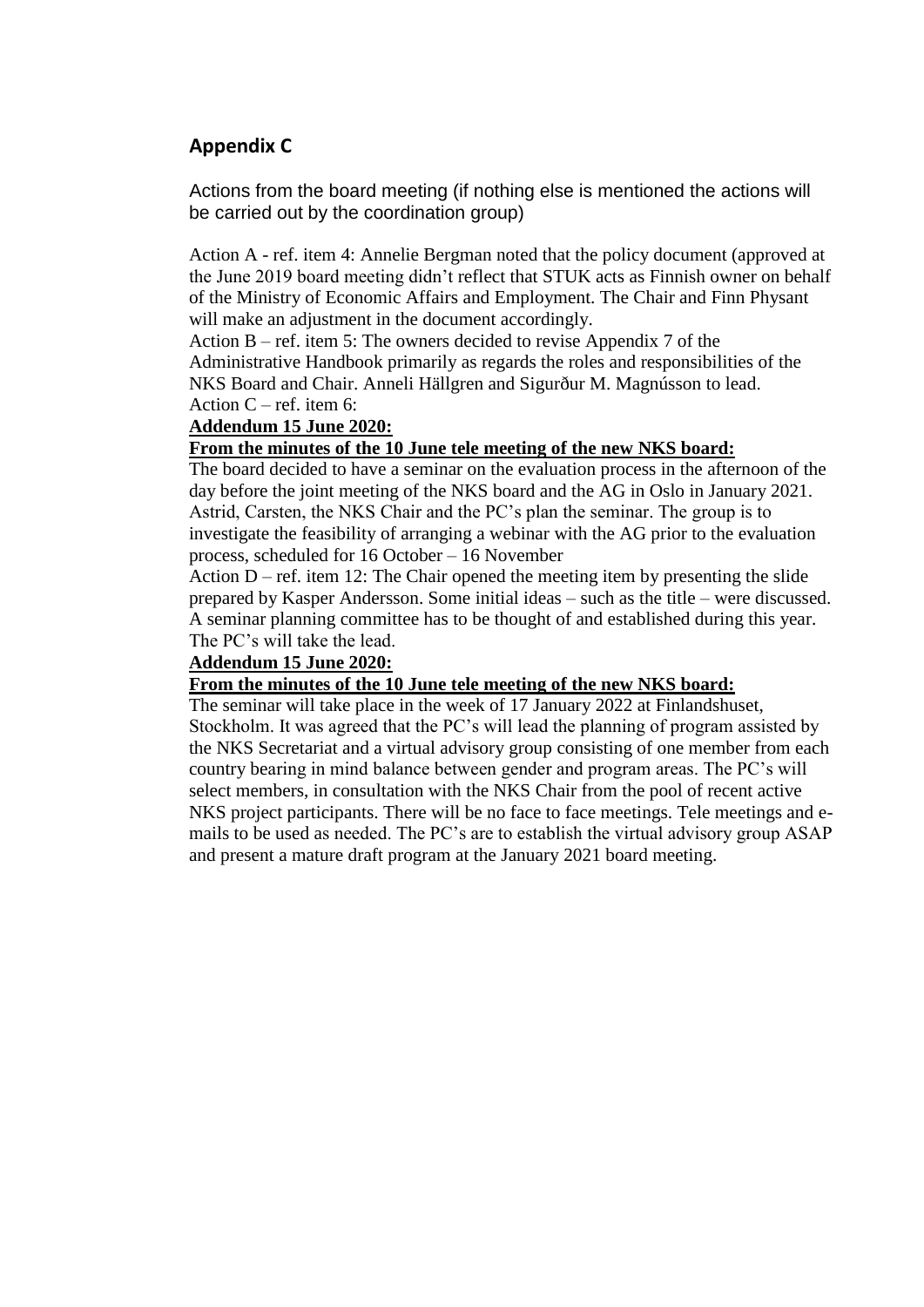# **Appendix D**

# **Approved 22.01.2020**

# **Rules of procedure for NKS.**

# **NKS Board and NKS chair.**

The owners of NKS constitute the NKS board by appointing one member each to the NKS Board. The Board appoints one board member as chair. A Chair serves for a minimum of three years with a possible extension of another three years. The role of chair rotates between the owners.

The responsibilities of the NKS Board include:

- The NKS business's framework including strategies, budget and finances.
- Approve the research projects to be funded,
- Appoint the Auditor for NKS and approve the annual accounts.

The role and responsibilities of the NKS board are further described in the NKS Administrative Handbook.

The responsibilities of the NKS Chair include:

Chair the meetings of the board and monitor that its decisions are implemented.

Ensure that Board meetings are prepared and the required documentation available.

The role and responsibilities of the NKS Chair are further described in the NKS Administrative Handbook.

The Board shall ensure that NKS lives up to the standards for good public governance and transparency that apply to public sector in the Nordic countries, and that funds are used to run an efficient nuclear safety research program.

The Board shall ensure that NKS is actively engaged in outreach activities such as dissemination of NKS work and results.

# **Advisory Group**

The NKS Board appoints an Advisory Group. Each owner may nominate up to two members of the Group, one for the B program area and one for the R program area. Each co-financier may nominate one member of the Group for either the B or the R program area. Except for the representatives from the owners there can be at most two members of the Group from each country. If there are more than two co-financiers in one country, they need to agree on a rotation scheme as needed. The co-financiers in a country may choose to be represented by one representative in the Advisory group covering both program areas.

The NKS Board can, by consensus, invite an organisation that does not provide funds to NKS to join the Advisory Group for a limited time.